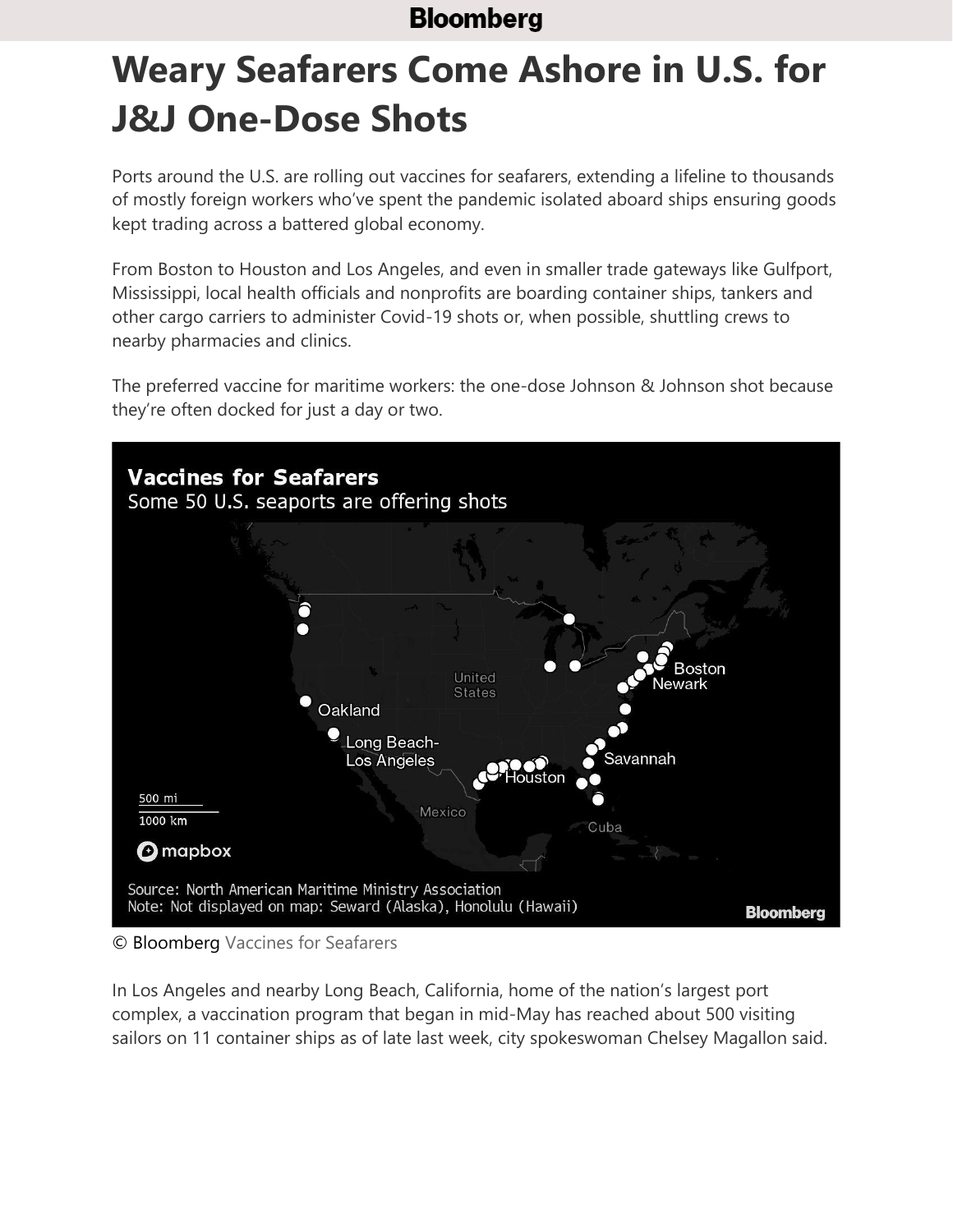Similar efforts are getting under way at nearly 50 U.S. seaports, according to a [list](https://namma.org/vaccines/) maintained by the North American Maritime Ministry Association.

Throughout the pandemic, seafarers have suffered a doubly harsh form of cabin fever. Travel restrictions prevented crew changes, forcing many to stay aboard beyond their original contracts and the 11-month limit set by maritime law. They've also been banned from disembarking in port for fear of spreading Covid or putting their vessel into quarantine for a week or more at the expense of millions of dollars.

"That's a very big deal for sailors because they are essentially stranded aboard ships," said Dick McKenna, president of the International Seafarers Center of Long Beach-Los Angeles, a hospitality club that offers logistics on land like Wifi, shopping or health-care services. "Some of these guys have been out there for like a year -- the suicide worry is high. The shots are a really big boost."

Many of the world's [1.6 million seafarers](https://www.ics-shipping.org/shipping-fact/shipping-and-world-trade-global-supply-and-demand-for-seafarers/#:~:text=in%20freight%20rates.-,Global%20Supply%20and%20Demand%20for%20Seafarers,officers%20and%20873%2C500%20are%20ratings.) hail from poor countries like India and the Philippines that have struggled to inoculate citizens as quickly as the U.S., where vaccines [remain abundant.](https://www.bloomberg.com/news/articles/2021-02-27/johnson-johnson-covid-19-vaccine-is-cleared-for-use-in-u-s)

"It's a huge welcome relief for these ships because all these foreign countries are having a hard time giving vaccines," said Tom Jacobsen, who runs a pilot service at the Port of Long Beach.

About 400 miles (644 kilometers) north on the California coast, Oakland's port is averaging vaccines for about 80 seafarers a day and offering them either on the ship or in a clinic, said John Claassen, chairman of Oakland's International Maritime Center. Some recipients view their vaccine certificates "like a 'get out of jail free' card," he said.

In the Philadelphia area, some 22 crews totaling 258 seamen had been vaccinated as of Saturday, courtesy of rides to local pharmacies, said Helene Pierson, executive director of the Seamen's Church Institute of Philadelphia and South Jersey. "I'm averaging about 20 crew a day and about 10 ships a week," she said.

Some sailors are stepping foot on land for the first time in nine months or longer.

"We are on a continuous rotation between six ports in the USA and six ports in Brazil and one in Argentina and Uruguay -- a vaccination would help us a lot," Ingmar Koal, the master on board the container carrier the Northern Majestic, wrote in an email to Pierson on May 18 as the ship approached Philadelphia.

Complicating the local efforts to deliver the vaccines are safety rules that require at least half the crew to remain aboard the ships -- so the shuttles often have to make two or three trips between the port and drugstore. Other potential snags: many workers' visas have expired, which prevents them from leaving the ship, or face U.S. Customs and Border Protection rules against the arrival citizens of certain countries.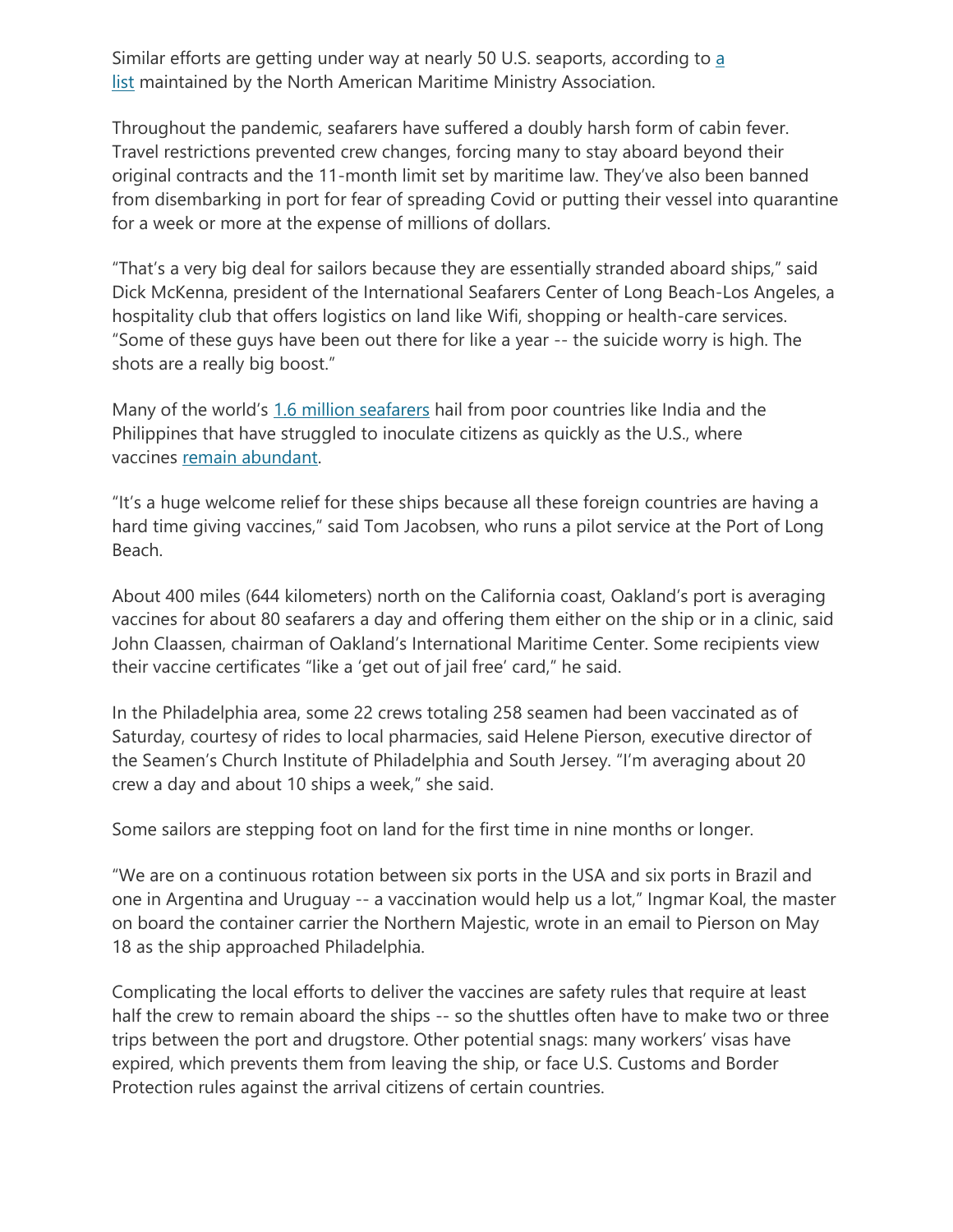Despite coordination efforts that are "still extremely challenging," 130 seafarers were vaccinated in 10 days in Delaware, according to Christine Lassiter, executive director of the Seamen's Center of Wilmington.

For crews who might come from Eastern Europe or Southeast Asia, there's an economic incentive to get a vaccination card.

"That card and paperwork are going to make them very marketable," said Stefan Mueller-Dombois, an inspector with the International Transport Workers' Federation in Long Beach. "Their company will want them back or they can find another ship to work on really easily."

Read More:

In other parts of the world, more Covid outbreaks have stricken crew on ships and once again closed off some ports, particularly vessels carrying Indian crews or having recently traveled to India.

That's why a global vaccination program supported by a number of governments is key to resolving the crisis at sea, said Rene Kofod-Olsen, chief executive officer of ship and crew manager V.Group Ltd. The company recently completed its first vaccinations in the U.S. -- 13 Indian seafarers aboard the Cabrera in Port Everglades, Florida, received jabs during a stop there.

"This crisis is not over yet and we all need to keep the gas up on this," Kofod-Olsen said.

Captain Rajesh Unni, founder of Singapore-based ship manager Synergy Marine Pte Ltd., said the company expects crews on about 70 of its vessels bound for U.S. ports to be vaccinated this quarter -- just about 10% of its total pool of seafarers. "In the short term, we need to get seafarers vaccinations in countries where there are established programs and sufficient supplies of vaccines, like in the United States," he said.

## **4,000 Doses**

What's unique about the vaccine programs in the U.S. is the broad inclusion of foreign workers, said Jason Zuidema, general secretary of the International Christian Maritime Association, a U.K. organization that represents seafarer centers globally.

China and Russia have offered doses to their domestic maritime industries, and U.K. officials have offered them to **British fishermen**. The Netherlands is launching a program starting in mid-June, available to seafarers on vessels flying the [Dutch flag.](https://nlflag.nl/netherlands-launches-vaccination-programme-seafarers) Australia has vaccinated a small number of [foreign deckhands](https://www.mua.org.au/news/australian-first-covid-vaccinations-foreign-seafarers-port-botany-must-be-extended-nationally) that transport gas between the nation's ports on a ship that's under charter to energy giant Origin Energy Ltd.